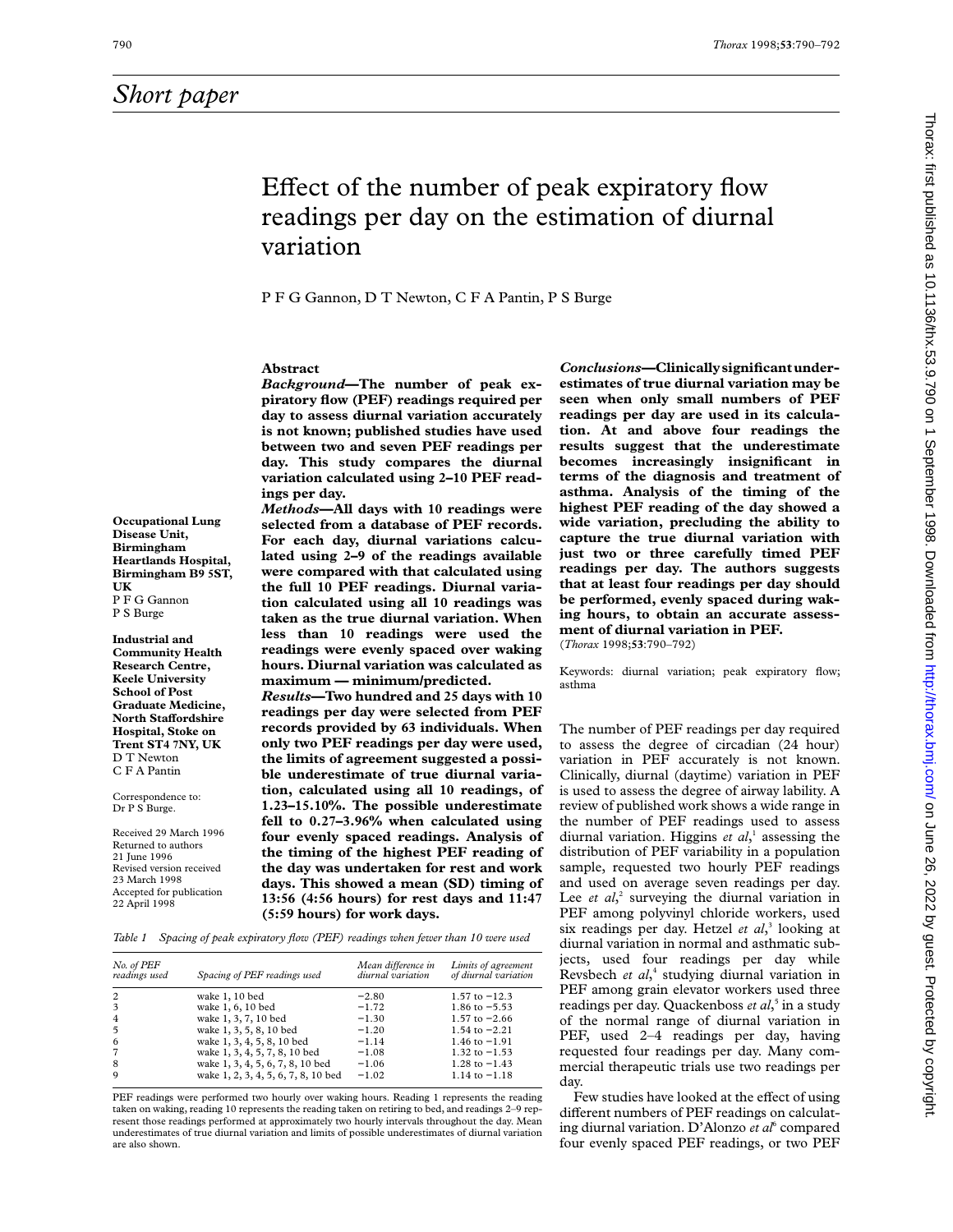

*Figure 1 Mean underestimate of true diurnal variation and limits of possible underestimates by number of evenly spaced PEF readings used.*

readings taken on rising and 12 hours later, with 13 two hourly PEF readings taken over a 24 hour period. They found that when only two readings were used variability was grossly underestimated with only 20–45% of actual variability being detected compared with 60– 80% when four evenly spaced readings were used, which was thought to be clinically acceptable.

Malo et al<sup>7</sup> addressed this question specifically in relation to the investigation of occupational asthma and found that interpretation of PEF readings taken every two hours had two advantages over less frequent readings: (1) greater agreement among three readers as to the diagnosis and (2) a greater concordance in terms of diagnostic sensitivity and specificity compared with the results of specific bronchial challenge testing.

Thus there is no general consensus as to the number of readings required to assess diurnal variation accurately in either clinical practice or pharmaceutical study. This study was designed to determine the number of PEF readings



*Figure 2 Frequency distribution of the timing of the highest daily PEF reading. Work days (unshaded) and rest days (shaded) are shown. The timing of the highest reading is earlier on work days which may be related to the earlier waking time.*

required per day to assess diurnal variation accurately.

### **Methods**

PEF records were obtained from workers performing two hourly PEF readings for the investigation of possible occupational asthma. PEF readings were requested two hourly between waking and sleeping. The readings were taken prior to regular or as required bronchodilator treatment. All days with 10 self recorded PEF readings were selected from a database of PEF records. Diurnal variation for each day was calculated using between two and 10 of the PEF readings. Diurnal variation calculated using all 10 readings was taken as the true diurnal variation. When fewer than 10 readings were used these were evenly spaced over waking hours (table 1). Diurnal variation was calculated as maximum — minimum/ predicted.

Diurnal variations calculated using 2–9 of the available readings were compared with that calculated using the full 10 PEF readings for agreement using the statistical method described by Bland and Altman.<sup>8</sup> This method can be used to assess agreement between two methods of clinical measurement—in this case diurnal variation calculated using 10 PEF readings per day and that using 2–9 readings per day. It calculates limits of agreement based on the mean difference and the standard deviation of the differences. Log transformation was undertaken prior to analysis due to the relationship between the difference in diurnal variation and the level of diurnal variation that is, the difference in diurnal variation calculated using the two methods was likely to be greater with higher actual diurnal variation.

Analysis of the timing of the highest PEF reading of the day was undertaken for rest and work days to determine whether two or three carefully timed PEF readings per day could be used to capture the true diurnal variation.

#### **Results**

Two hundred and twenty five days with 10 PEF readings were selected from PEF records provided by 63 individuals (73% men) of mean age 41 (range 18–66) years, 83% days at work (5% night shift). Mean underestimates of diurnal variation calculated using less than 10 readings per day and limits of possible underestimates of diurnal variation are shown in table 1 and this information is graphically represented in fig 1.

When two evenly spaced PEF readings were used to calculate diurnal variation the mean underestimate of true diurnal variation was 2.80 percentage points; the limits of agreement suggest a possible underestimates of 1.23– 15.10 percentage points. When four evenly spaced PEF readings were used the mean underestimate of true diurnal variation was 1.30 percentage points with a possible underestimate of 0.27–3.96 percentage points. Mean underestimates and limits of possible underestimation continue to fall above four evenly spaced readings per day, but at a less impressive